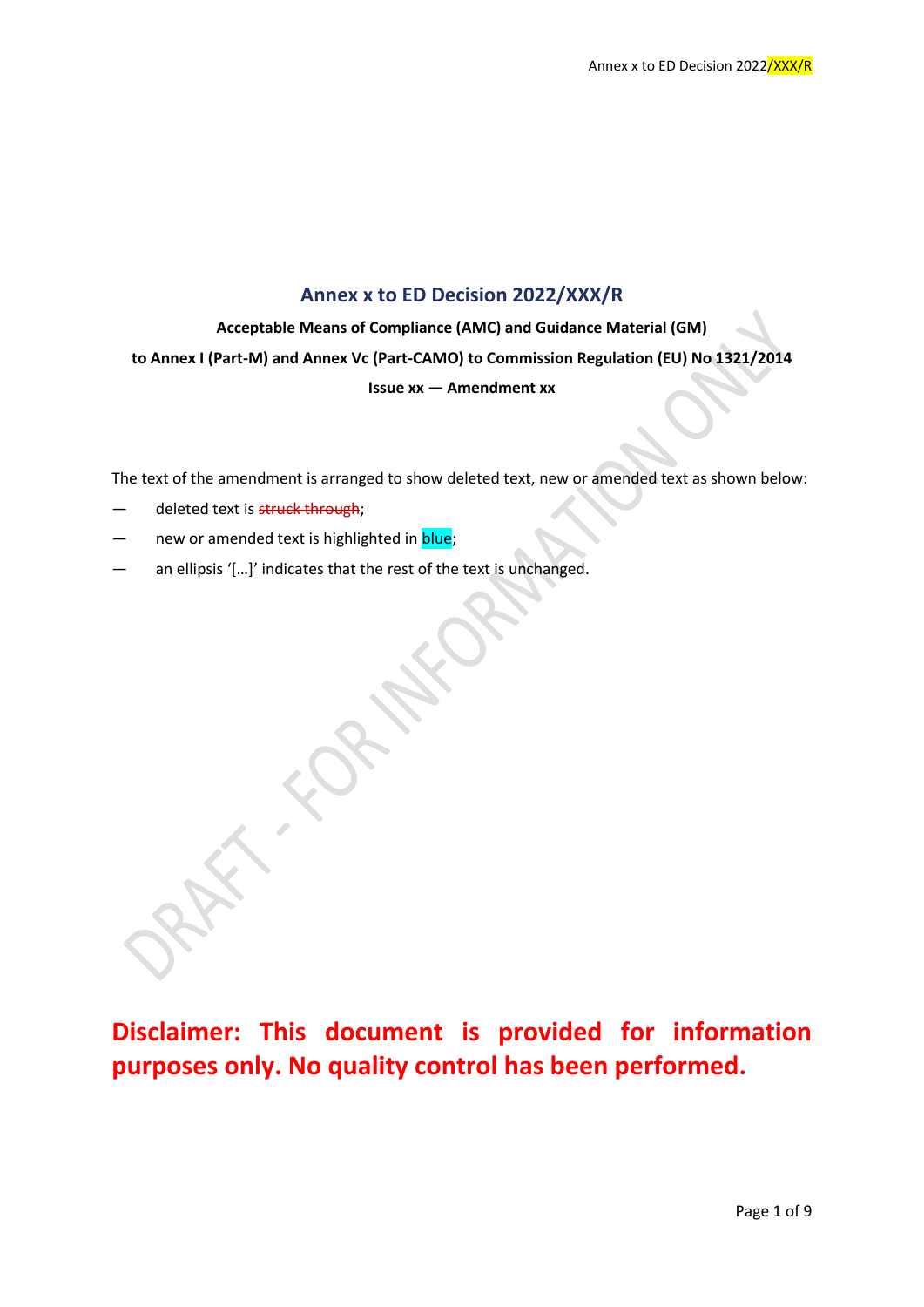## **Annex I (Part-M)**

[…]

## **GM1 M.1(3)(ii)**

- (a) In the case where the approval of the aircraft maintenance programme (AMP) is delegated to the competent authority of the member state where the CAMO is located, that AMP will benefit from any indirect approval privilege that CAMO might have.
- (b) If the member state of registry delegates to the competent authority of the member state where the CAMO is located the approval of the AMP, the delegation could be in the form of an agreement or memorandum of understanding between the two Member States, clearly stating the applicable aircraft, the competent authorities and the terms of the delegation.

[…]

[…]

## **AMC1 M.A.201(ea) Responsibilities HARMONISATION OF THE MANAGEMENT SYSTEM**

- (a) A way to achieve a harmonised management system is through an integrated group governance scheme which should:
	- (1) provide essential group standards for management system, including common procedures ; and
	- (2) monitor adherence to the contract between the aircraft operator certificate (AOC) and CAMO.
- (b) An integrated group governance scheme might be a business group management board composed by the accountable managers of the organisations and a coordinating member. The coordinating member could be one of the existing accountable managers or another person with the role of ensuring that all perspectives are considered.

### **AMC2 M.A.201(ea) Responsibilities LANGUAGE**

All manuals, procedures and communication between all involved parties should be, at least, in one common language, e.g. English, when the CAMO manages the continuing airworthiness of aircraft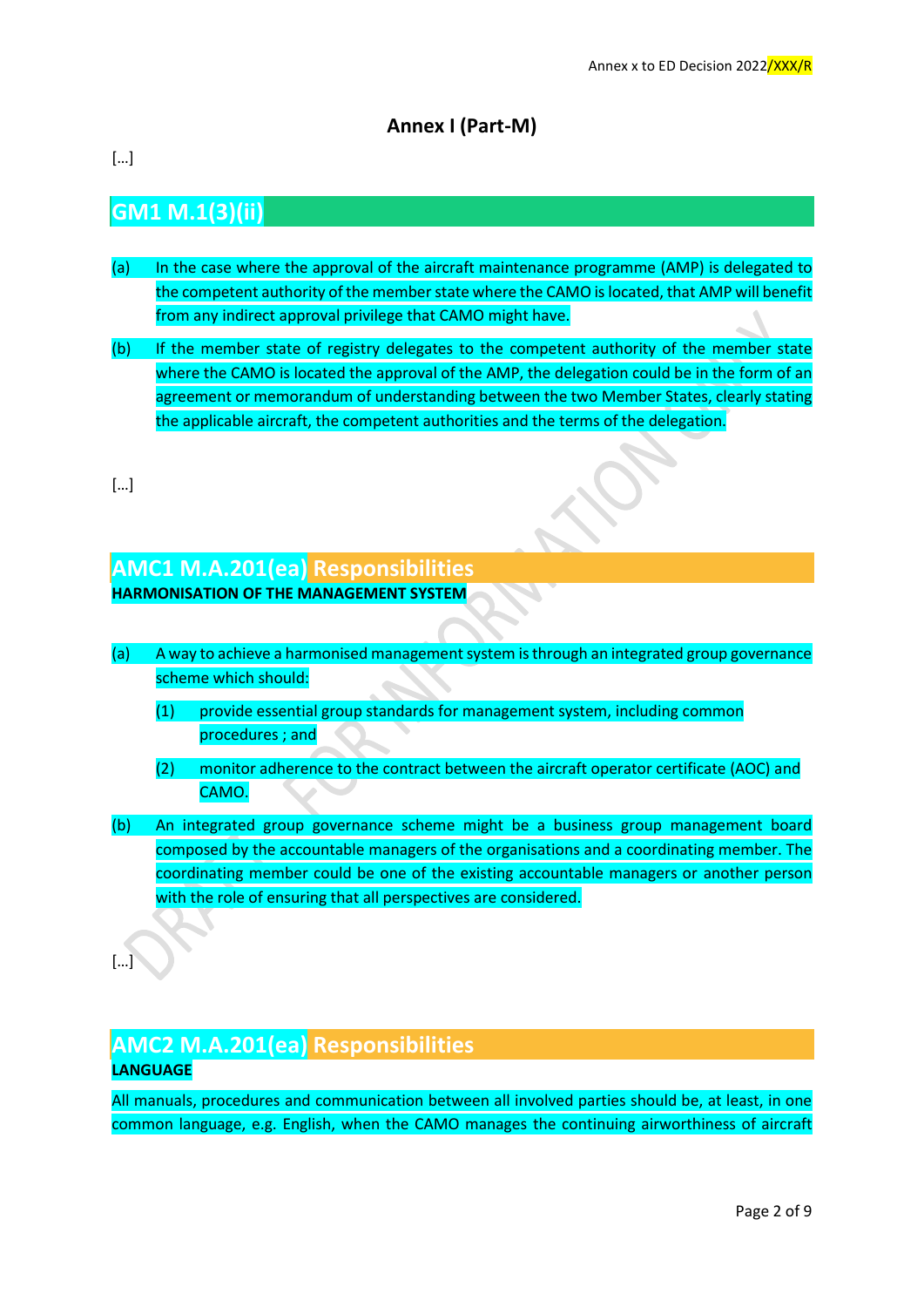registered in different Member State(s) than its principal place of business. Involved parties include competent authority(ies) with which that common language should be agreed upon.

[…]

### **GM1 M.A.201(ea) Responsibilities**

#### **AIR CARRIER BUSINESS GROUPING**

- (a) In the framework of this regulation, 'air carrier business grouping' meets the definition of "group of undertakings" as defined in the directive 2009/38/EC of the European Parliament and of the Council of 6 May 2009. In this case, the controlled undertakings include air carriers licensed in accordance with Reg 1008/2008 and organization(s) approved under Part-CAMO.
- (b) Each approved organisation is responsible for its management system, even if they follow a common group standard, policies or procedures.
- (c) If applications, submissions, receipts, certificates or other documents are submitted to a competent authority in a language different from the one official in that Member State, that competent authority can request a translation.
- […]

## **GM2 M.A.201(ea) Responsibilities**

(a) Within the conditions established in (a) to (d), each operator of the business grouping has the choice either to remain CAMO approved (in accordance with point (e)(2)) or to contract a group CAMO (in accordance with point (ea)).

#### (b) The following schemes illustrate the different possibilities:

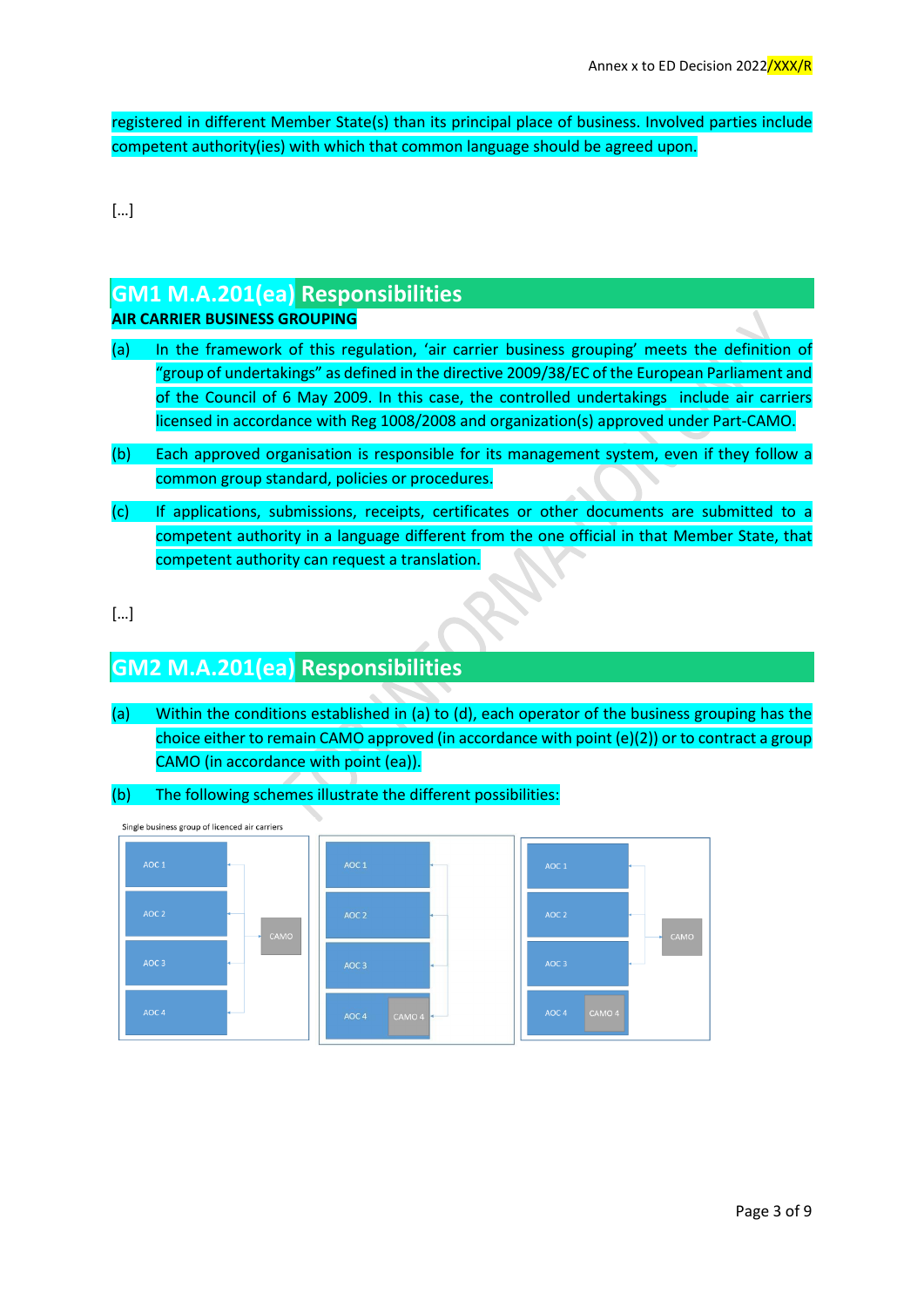

On the other hand, the following illustrates schematics that are not possible:



## **AMC M.A.306(b) Aircraft technical log system**

[…]

- $(a)$  The aircraft technical log system can be either a paper or computer system or any combination of both methods acceptable to the competent authority.
- (b ) In case of a computer system, it should contain programme safeguards against the ability of unauthorised personnel to alter the database.
- (c ) In case the CAMO is contracted in accordance with M.A.201(ea) by operators forming part of an air carrier business grouping, the CAMO should ensure that there is an interoperable aircraft technical log system for all associated operators. Common data formats and data exchange should be defined. To prevent incorrect entries it should be ensured that operator can only modify data for aircraft on their AOC.

Page 4 of 9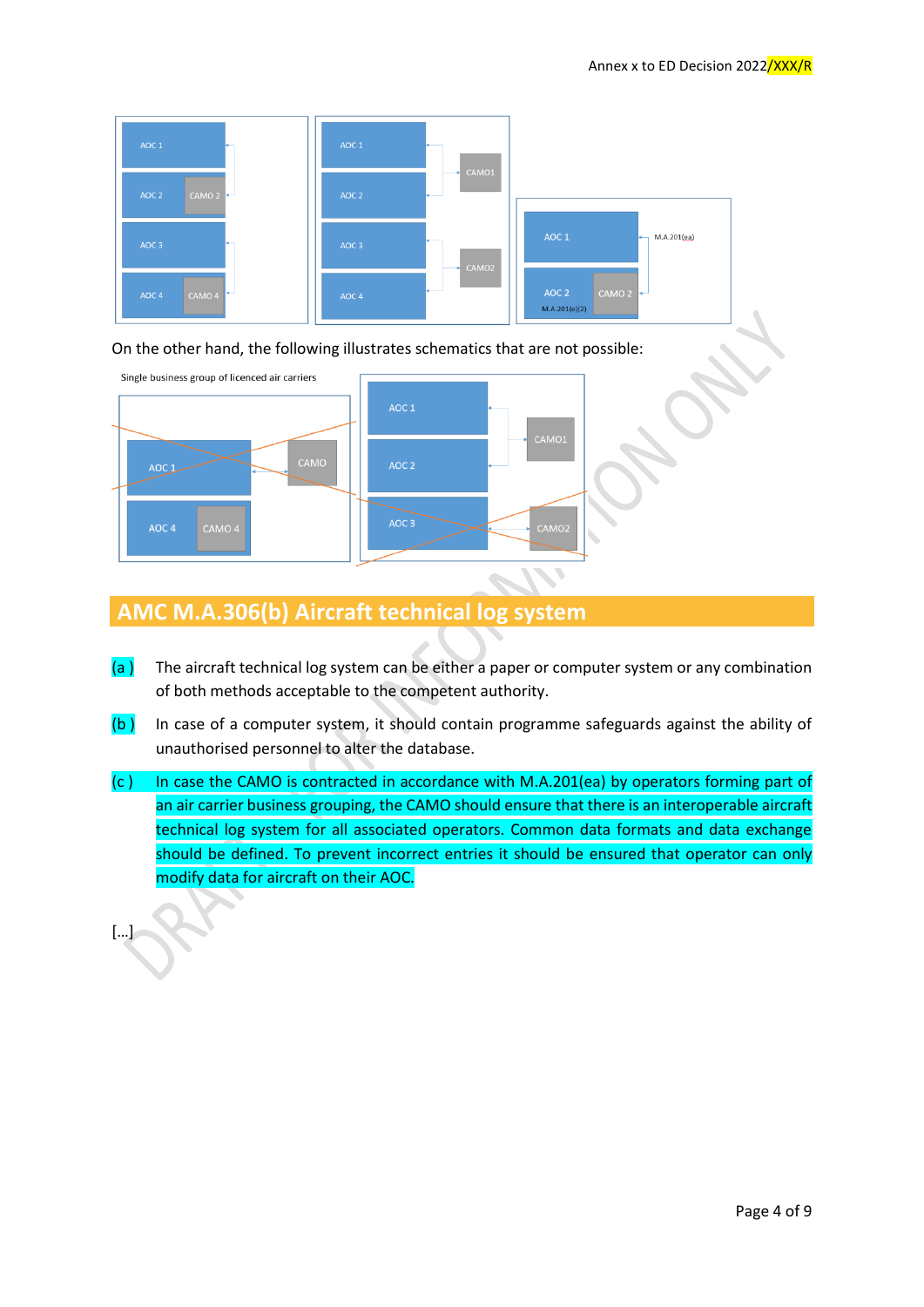# **AMC1 to Appendix I — Continuing airworthiness management contract**

#### **NON-CONFORMITY WITH THE CONTRACT**

Failure to meet contractual obligations should be raised by the parties signing the contract to the attention of the business group controlling undertaking.

# **AMC2 to Appendix I — Continuing airworthiness management**

### **contract**

**HARMONISATION OF THE MANAGEMENT SYTEMS, GROUP STANDARDS AND CHANGES** 

- (a ) The harmonisation of the management systems could be done through a group management board or other similar integrated group governance scheme, which should provide essential group standards, including joining procedures and follow up of the contract of the continuing airworthiness tasks. The following information could be included in the contract or by reference to a joint procedure:
	- (1) the participants of that board; and
	- (2) the group standards.

It should be ensured that this information is updated when a change occurs.

(b ) As a way to facilitate the coordination at business group level, the related organisations should inform the controlling undertaking, the group management board or other similar integrated group governance scheme, of findings of non-conformity.

[…]

[…]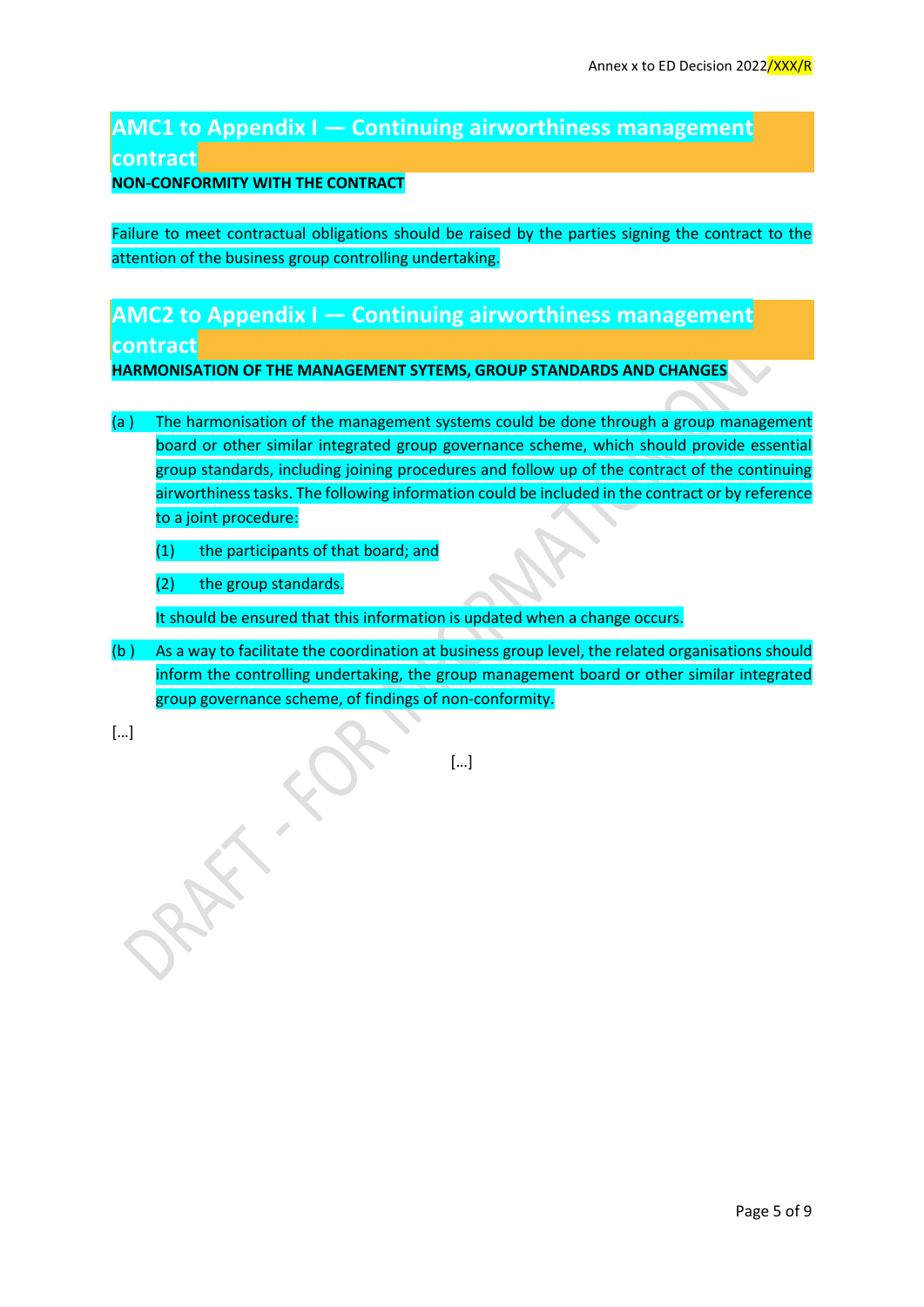### **Annex Vc (Part-CAMO)**

### […]

## **AMC1 CAMO.A.115(b)(2) Application for an organisation certificate**

#### **DOCUMENTATION FOR DEMONSTRATION OF COMPLIANCE**

[…]

(c) In the case of M.A.201(ea), the continuing airworthiness management contract with the operator(s) in accordance with Appendix I of Annex I (Part-M) should be submitted together with the CAME.

[…]

## **GM1 CAMO.A.130(a)(1) Changes to the organisation**

#### **CHANGES THAT AFFECT THE SCOPE OF THE CERTIFICATE OR THE TERMS OF APPROVAL**

Typical examples of such changes are listed below (not exhaustive):

- (1) the name of the organisation;
- (2) the organisation's principal place of business;
- (3) additional aircraft type/series/group;
- (4) the accountable manager referred to in point CAMO.A.305(a);
- (5) additional subcontracted organisation.
- (6) contracts in accordance with M.A.201(ea) between the CAMO and operators forming part of a single air carrier business grouping.

[…]

### **GM1 CAMO.A.135(c) Continued validity**

#### **TERMINATION, SUSPENSION OR REVOCATION OF THE AOC**

When the CAMO is contracted by operators forming part of an air carrier business grouping in accordance with M.A.201(ea), the termination, suspension or revocation of the air operator certificate does not invalidate the CAMO's certificate, but the contract established in accordance with Appendix I of Annex I with that operator becomes null.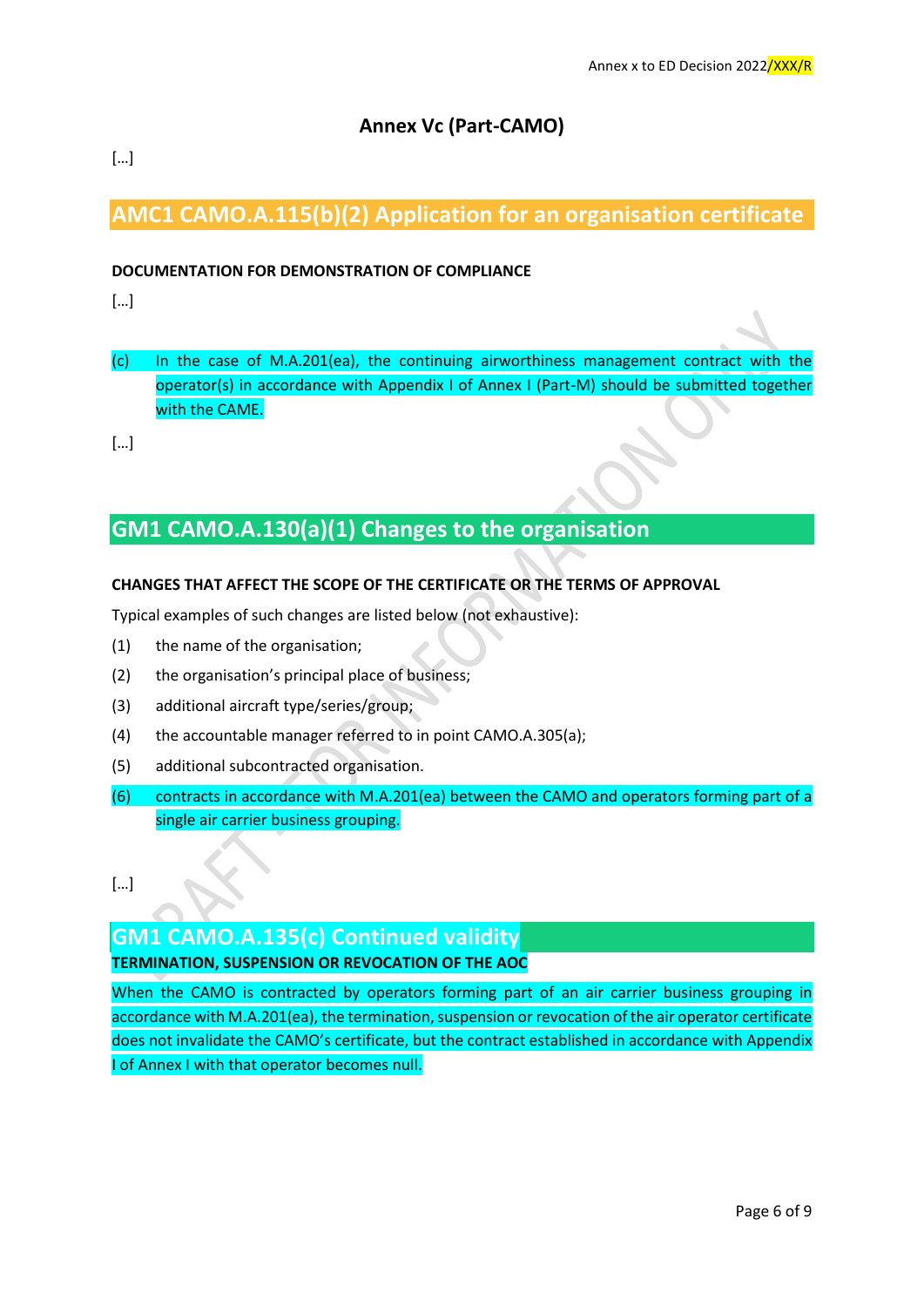### **AMC1 CAMO.A.200(e) Management system**

### **HARMONISATION OF THE MANAGEMENT SYSTEMS**

- (a) Harmonising and interfacing the CAMO management system with operators' management system could be achieved by:
	- (1) A common safety review board or regular joint meetings of the organisations' safety review boards, attended at least by the accountable managers, safety managers and the postholders, in which the results and conclusions of the safety review board of each organisation are shared.
	- (2) A common safety policy, or a common portion of the organisations' safety policies.
	- (3) Common safety objectives.
	- (3) Common safety management key processes.
	- (4) Regular communication of safety and compliance matters between all organisations with harmonised management system
- (b ) The CAMO procedures should describe how the interfacing and harmonisation with the operators' management system is achieved.
- […]

## **GM1 CAMO.A.200(e) Management system**

#### **HARMONISATION OF THE MANAGEMENT SYSTEMS**

- (a ) A management system under the scope of this regulation means a set of organisation interrelated or interacting policies, procedures, standards and processes to achieve certain objectives under an overarching safety culture.
- (b ) Harmonising and interfacing the management system between two organisations means that these organisations make an effort in developing and applying consistent or common methods, standards and procedures aiming for common or consistent safety objectives, thereby reaching a similar safety performance. This requires an extensive and continuous exchange of information on hazards identification, safety risk management methods, strategic decisions, safety actions and best practices.

[…]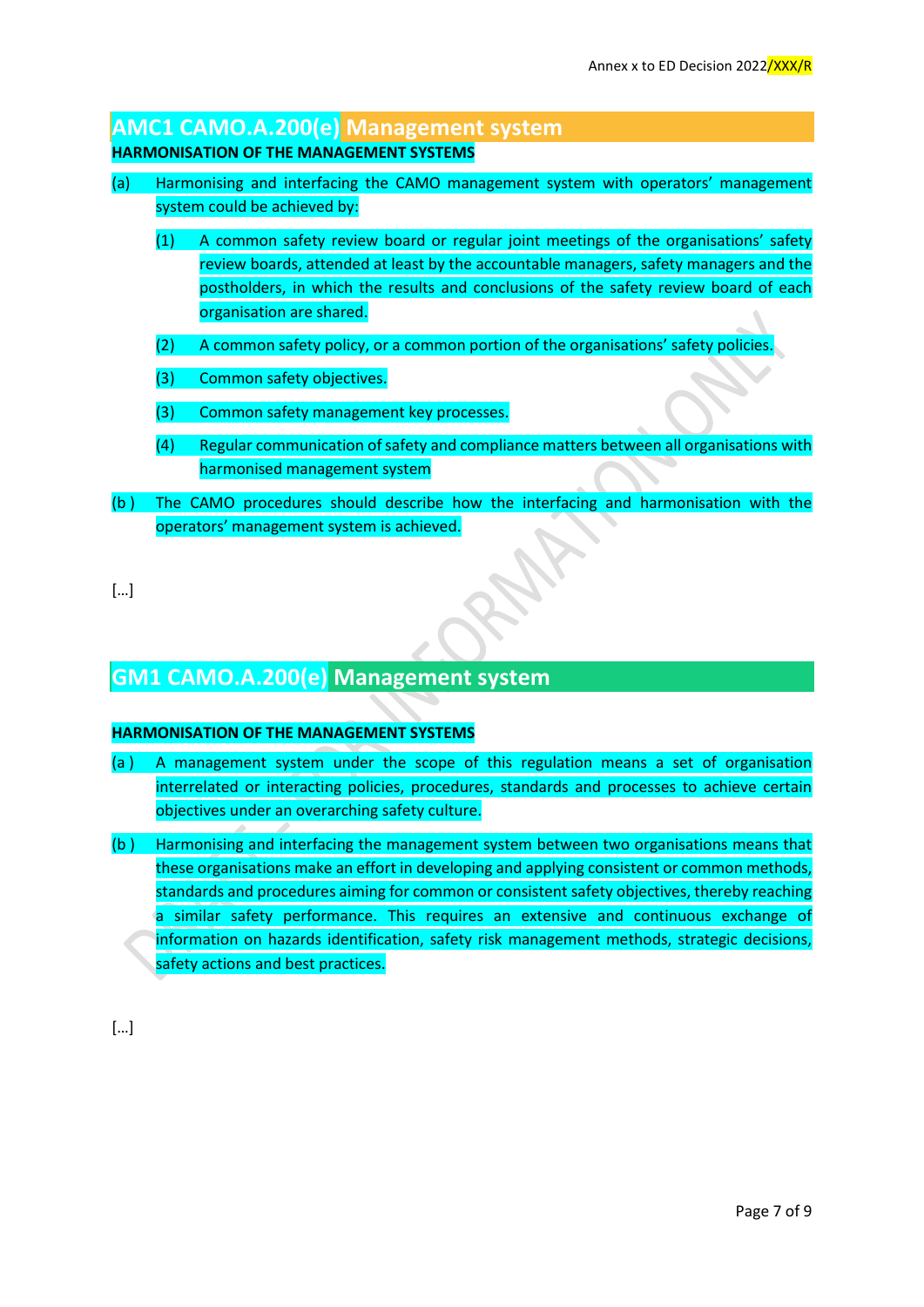## **AMC3 CAMO.A.300 Continuing airworthiness management expositionCAME**

In case the CAMO is contracted in accordance with M.A.201(ea) by operators forming part of a single air carrier business grouping, the CAME should include additionally how potential specific requirements and procedures for the different operators are implemented.

[…]

## **GM1 CAMO.A.305(b) Personnel requirements**

When a CAMO is contracted in accordance with M.A.201(ea) by an operator or operators belonging to an air carrier business grouping but not to the same legal entity, the organisations (operators and CAMO) do not have to appoint the same accountable manager

[…]

## **AMC1 CAMO.A.305(g) Personnel requirements**

(…)

For a proper competency assessment of its personnel, the organisation should consider the following:

(…)

(e) Criteria should allow the assessment to establish that, among other aspects (titles might be different in each organisation):

(…)

(8) In case the CAMO is contracted in accordance with M.A.201(ea) by air carriers forming part of a single business grouping, the organisation has to ensure that all relevant personal have sufficient skills in the common language, e.g. English.

[…]

# **GM1 CAMO.B.300(g) Oversight principles**

(a) The cooperation between the different competent authorities can be established through an agreed programme.